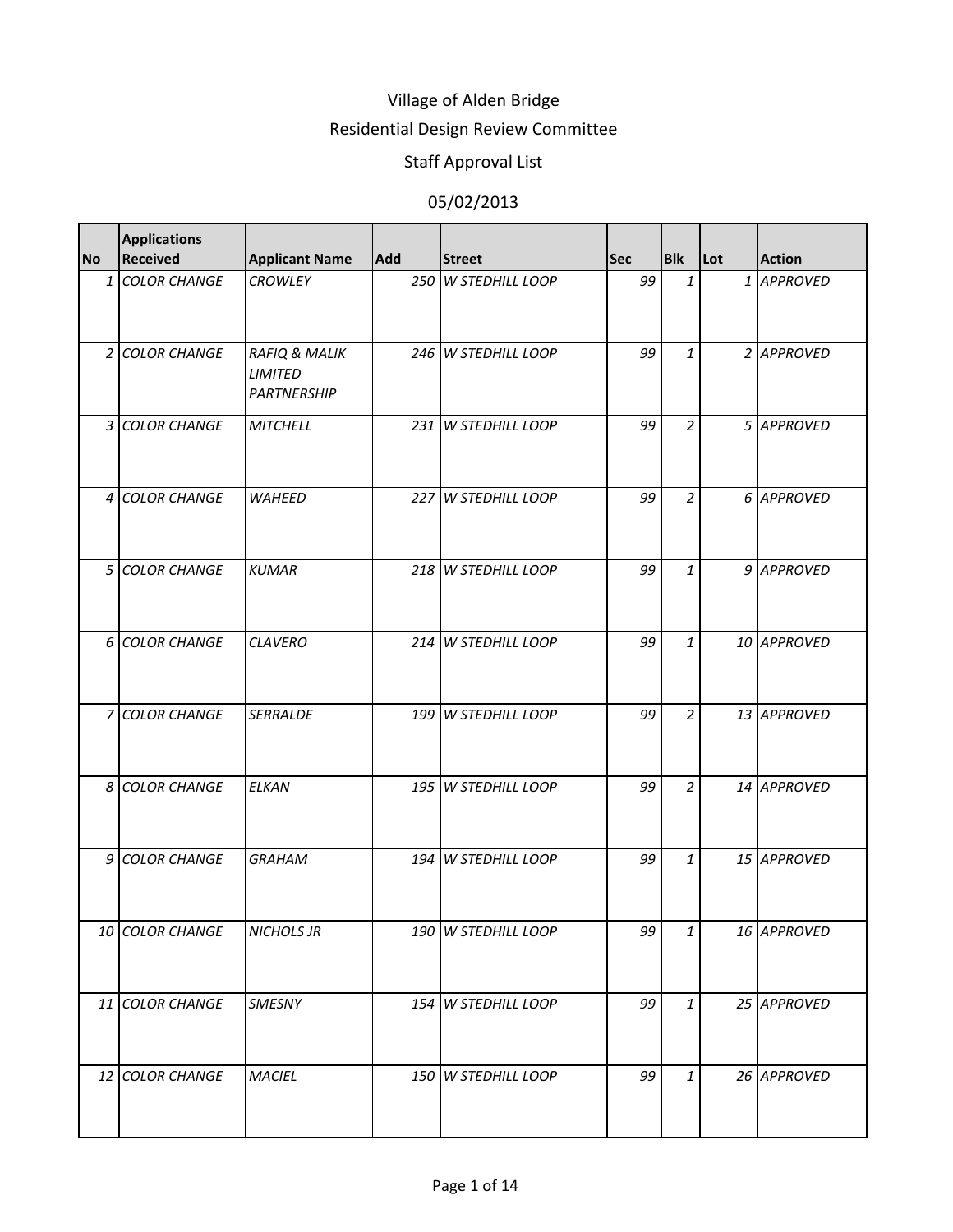### Residential Design Review Committee

# Staff Approval List

| <b>No</b> | <b>Applications</b><br><b>Received</b> | <b>Applicant Name</b> | <b>Add</b> | <b>Street</b>       | <b>Sec</b> | <b>Blk</b>     | Lot | <b>Action</b> |
|-----------|----------------------------------------|-----------------------|------------|---------------------|------------|----------------|-----|---------------|
|           | 13 COLOR CHANGE                        | <b>BELDEN</b>         |            | 138 E STEDHILL LOOP | 99         | $\mathbf{1}$   |     | 29 APPROVED   |
|           | 14 COLOR CHANGE                        | <b>RUFFELL</b>        |            | 134 E STEDHILL LOOP | 99         | $\mathbf{1}$   |     | 30 APPROVED   |
|           | 15 COLOR CHANGE                        | <b>COTTINGHAM</b>     |            | 103 E STEDHILL LOOP | 99         | $\overline{a}$ |     | 17 APPROVED   |
|           | 16 COLOR CHANGE                        | <b>WILSON</b>         |            | 99 E STEDHILL LOOP  | 99         | $\overline{a}$ |     | 18 APPROVED   |
|           | 17 COLOR CHANGE                        | WELSH                 |            | 90 E STEDHILL LOOP  | 99         | $\mathbf{1}$   |     | 41 APPROVED   |
|           | 18 COLOR CHANGE                        | <b>LANGLAIS</b>       |            | 86 E STEDHILL LOOP  | 99         | $\mathbf{1}$   |     | 42 APPROVED   |
|           | 19 COLOR CHANGE                        | <b>MARTINEZ</b>       |            | 71 E STEDHILL LOOP  | 99         | $\overline{a}$ |     | 25 APPROVED   |
|           | 20 COLOR CHANGE                        | WELSH                 |            | 67 E STEDHILL LOOP  | 99         | $\overline{a}$ |     | 26 APPROVED   |
|           | 21 COLOR CHANGE                        | <b>WISMER</b>         |            | 58 E STEDHILL LOOP  | 99         | $\mathbf{1}$   |     | 49 APPROVED   |
|           | 22 COLOR CHANGE                        | <b>MAURO</b>          |            | 54 E STEDHILL LOOP  | 99         | $\mathbf{1}$   |     | 50 APPROVED   |
|           | 23 COLOR CHANGE                        | LAPEER                |            | 274 LIRIOPE CT      | 99         | $\mathbf{1}$   |     | 65 APPROVED   |
|           | 24 COLOR CHANGE                        | <b>ARNOLD</b>         |            | 270 LIRIOPE CT      | 99         | $\mathbf{1}$   |     | 66 APPROVED   |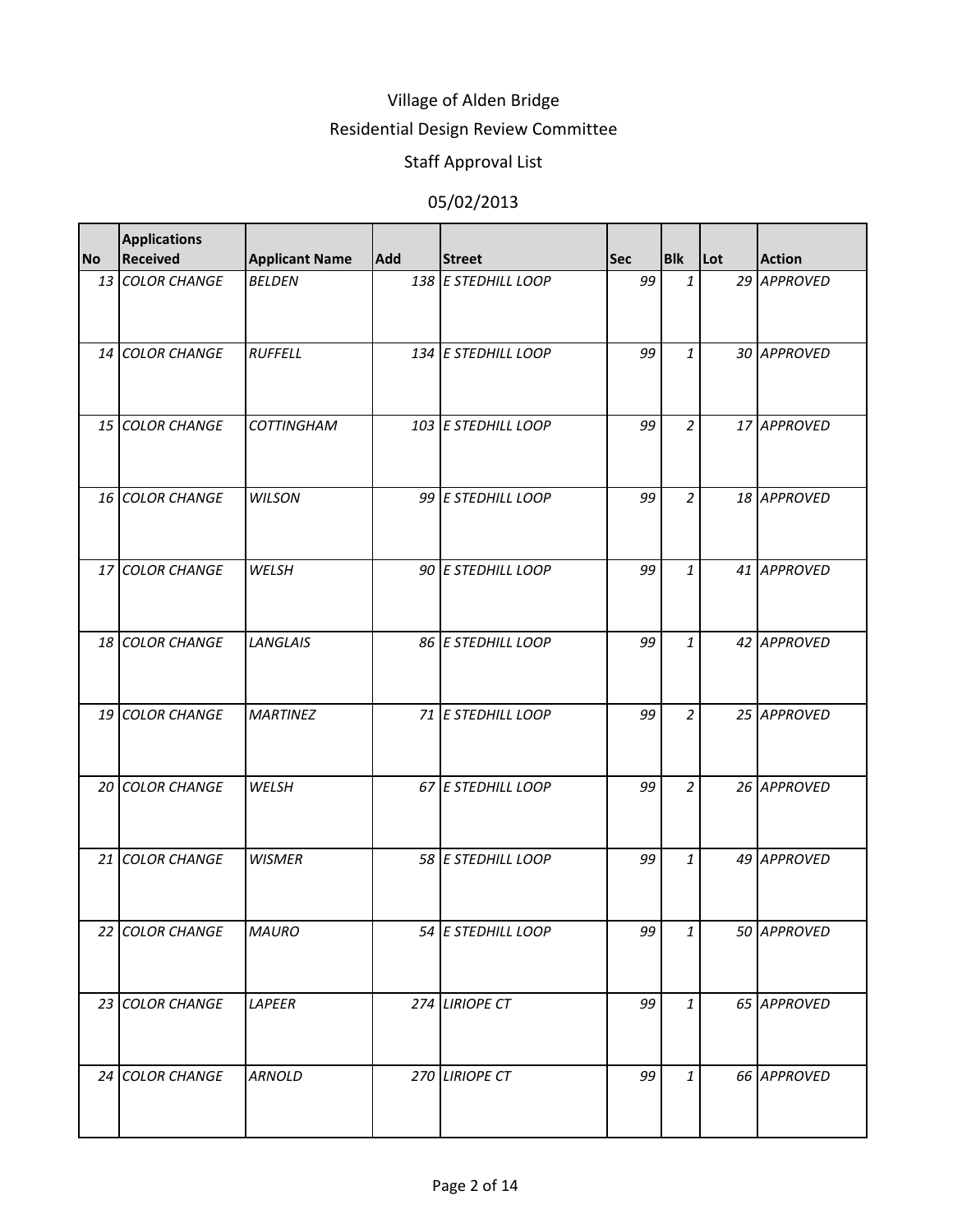### Residential Design Review Committee

# Staff Approval List

| <b>No</b> | <b>Applications</b><br><b>Received</b> | <b>Applicant Name</b> | <b>Add</b> | <b>Street</b>       | <b>Sec</b> | <b>Blk</b>     | Lot | <b>Action</b> |
|-----------|----------------------------------------|-----------------------|------------|---------------------|------------|----------------|-----|---------------|
|           | 25 COLOR CHANGE                        | <b>CLAVERO</b>        |            | 259 LIRIOPE CT      | 99         | $\mathbf{1}$   |     | 58 APPROVED   |
|           | 26 COLOR CHANGE                        | <b>GONZALEZ</b>       |            | 255 LIRIOPE CT      | 99         | $\mathbf{1}$   |     | 57 APPROVED   |
|           | 27 COLOR CHANGE                        | <b>HANSEN</b>         |            | 234 W STEDHILL LOOP | 99         | $\mathbf{1}$   |     | 5 APPROVED    |
|           | 28 COLOR CHANGE                        | <b>SMITH</b>          |            | 230 W STEDHILL LOOP | 99         | $\mathbf{1}$   |     | 6 APPROVED    |
|           | 29 COLOR CHANGE                        | <b>KELLEY</b>         |            | 215 W STEDHILL LOOP | 99         | $\overline{a}$ |     | 9 APPROVED    |
|           | 30 COLOR CHANGE                        | <b>HUMMEL</b>         |            | 211 W STEDHILL LOOP | 99         | $\overline{a}$ |     | 10 APPROVED   |
|           | 31 COLOR CHANGE                        | <b>LASSETTER</b>      |            | 202 W STEDHILL LOOP | 99         | $\mathbf{1}$   |     | 13 APPROVED   |
|           | 32 COLOR CHANGE                        | <b>RENGEL</b>         |            | 198 W STEDHILL LOOP | 99         | $\mathbf{1}$   |     | 14 APPROVED   |
|           | 33 COLOR CHANGE                        | <b>LUNGER</b>         |            | 170 W STEDHILL LOOP | 99         | $\mathbf{1}$   |     | 21 APPROVED   |
|           | 34 COLOR CHANGE                        | GOLD                  |            | 166 W STEDHILL LOOP | 99         | $\mathbf{1}$   |     | 22 APPROVED   |
|           | 35 COLOR CHANGE                        | <b>LESCANO</b>        |            | 106 E STEDHILL LOOP | 99         | $\mathbf{1}$   |     | 37 APPROVED   |
|           | 36 COLOR CHANGE                        | <b>MARCUCCIO</b>      |            | 102 W STEDHILL LOOP | 99         | $\mathbf{1}$   |     | 38 APPROVED   |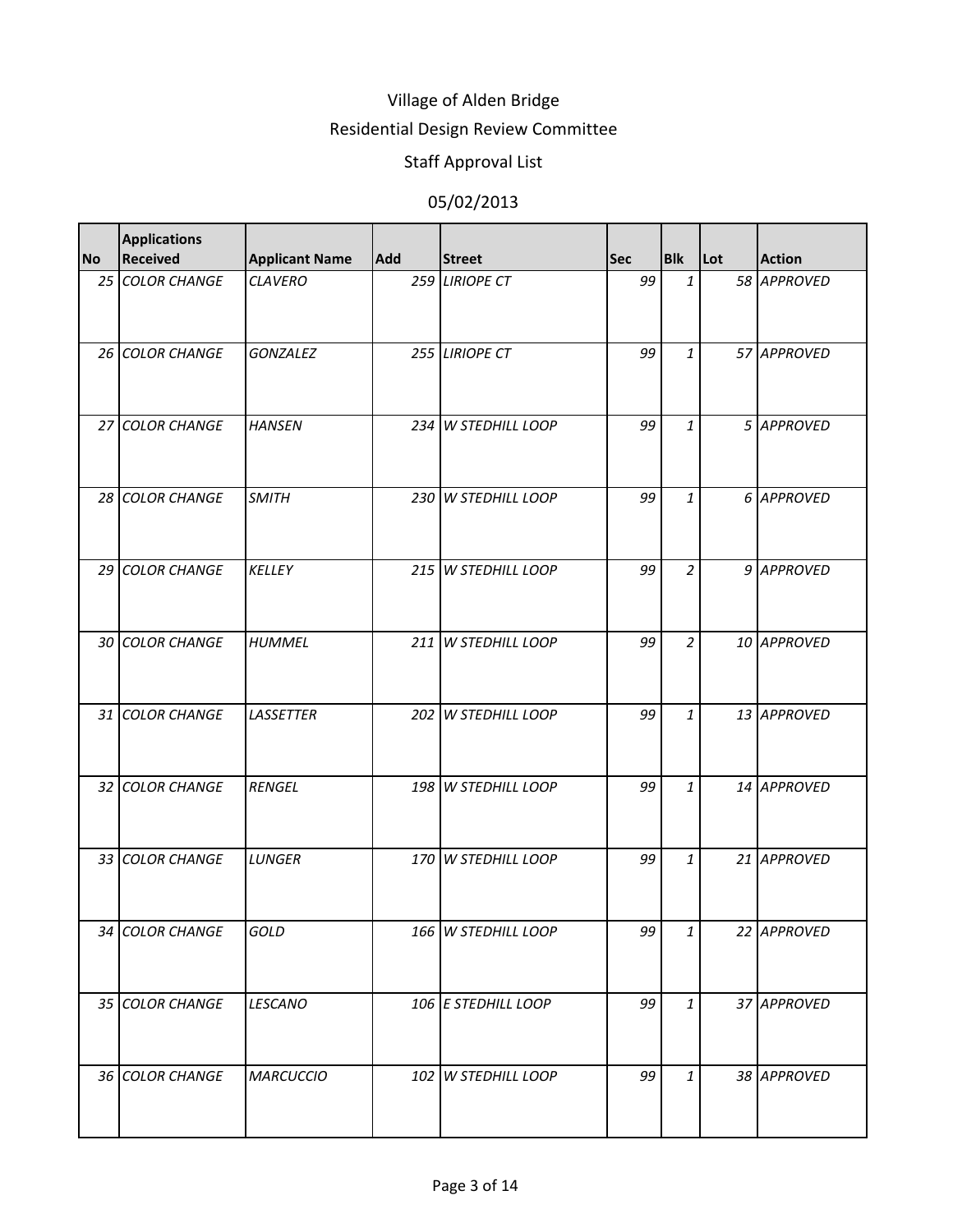### Residential Design Review Committee

# Staff Approval List

| <b>No</b> | <b>Applications</b><br><b>Received</b> | <b>Applicant Name</b>                  | <b>Add</b> | <b>Street</b>       | <b>Sec</b> | <b>Blk</b>     | <b>Lot</b> | <b>Action</b> |
|-----------|----------------------------------------|----------------------------------------|------------|---------------------|------------|----------------|------------|---------------|
|           | 37 COLOR CHANGE                        | <b>JAEGER</b>                          |            | 87 E STEDHILL LOOP  | 99         | $\overline{a}$ |            | 21 APPROVED   |
|           | 38 COLOR CHANGE                        | HILLER                                 |            | 83 E STEDHILL LOOP  | 99         | $\overline{2}$ |            | 22 APPROVED   |
|           | 39 COLOR CHANGE                        | <b>JOHNNY BOY</b><br><b>TRUST</b>      |            | 74 E STEDHILL LOOP  | 99         | $\mathbf{1}$   |            | 45 APPROVED   |
|           | 40 COLOR CHANGE                        | <b>ZUNIGA</b>                          |            | 70 E STEDHILL LOOP  | 99         | $\mathbf{1}$   |            | 46 APPROVED   |
|           | 41 COLOR CHANGE                        | <b>ON EAGLES</b><br><b>WINGS TRUST</b> |            | 63 E STEDHILL LOOP  | 99         | $\overline{a}$ |            | 27 APPROVED   |
|           | 42 COLOR CHANGE                        | <b>ON EAGLES</b><br><b>WINGS TRUST</b> |            | 59 E STEDHILL LOOP  | 99         | $\overline{a}$ |            | 28 APPROVED   |
|           | 43 COLOR CHANGE                        | <b>MOLLAND</b>                         |            | 42 E STEDHILL LOOP  | 99         | $\mathbf{1}$   |            | 53 APPROVED   |
|           | 44 COLOR CHANGE                        | <b>SALVO</b>                           |            | 38 E STEDHILL LOOP  | 99         | $\mathbf{1}$   |            | 54 APPROVED   |
|           | 45 COLOR CHANGE                        | <b>HENKAUS II</b>                      |            | 258 LIRIOPE CT      | 99         | $\mathbf{1}$   |            | 69 APPROVED   |
|           | 46 COLOR CHANGE                        | LOPEZ                                  | 254        | <b>LIRIOPE CT</b>   | 99         | $\mathbf{1}$   |            | 70 APPROVED   |
|           | 47 COLOR CHANGE                        | <b>ADAMS</b>                           |            | 242 W STEDHILL LOOP | 99         | $\mathbf{1}$   |            | 3 APPROVED    |
|           | 48 COLOR CHANGE                        | <b>DUFF</b>                            |            | 238 W STEDHILL LOOP | 99         | $\mathbf{1}$   |            | 4 APPROVED    |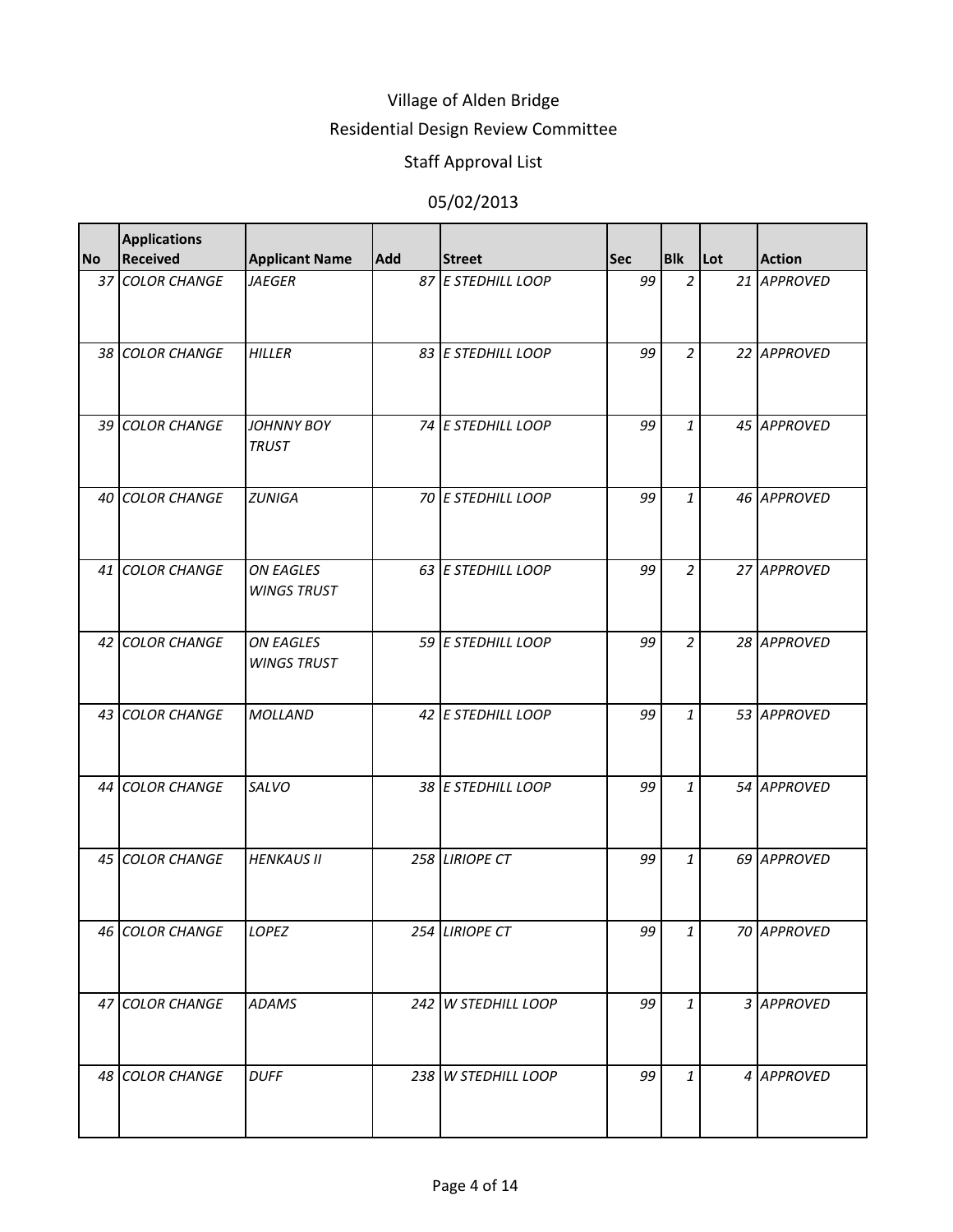### Residential Design Review Committee

# Staff Approval List

| <b>No</b> | <b>Applications</b><br><b>Received</b> | <b>Applicant Name</b> | <b>Add</b> | <b>Street</b>       | <b>Sec</b> | <b>Blk</b>     | Lot | <b>Action</b> |
|-----------|----------------------------------------|-----------------------|------------|---------------------|------------|----------------|-----|---------------|
|           | 49 COLOR CHANGE                        | <b>HOWARD</b>         |            | 223 W STEDHILL LOOP | 99         | $\overline{2}$ |     | 7 APPROVED    |
|           | 50 COLOR CHANGE                        | <b>OSMAN</b>          |            | 219 W STEDHILL LOOP | 99         | 2              |     | 8 APPROVED    |
|           | 51 COLOR CHANGE                        | <b>MAKWANA</b>        |            | 210 W STEDHILL LOOP | 99         | $\mathbf{1}$   |     | 11 APPROVED   |
|           | 52 COLOR CHANGE                        | <b>SEWELL</b>         |            | 206 W STEDHILL LOOP | 99         | $\mathbf{1}$   |     | 12 APPROVED   |
|           | 53 COLOR CHANGE                        | <b>ZAMORANO</b>       |            | 191 W STEDHILL LOOP | 99         | $\overline{a}$ |     | 15 APPROVED   |
|           | 54 COLOR CHANGE                        | <b>ANDREWS</b>        |            | 187 W STEDHILL LOOP | 99         | $\overline{a}$ |     | 16 APPROVED   |
|           | 55 COLOR CHANGE                        | <b>MCDONALD</b>       |            | 178 W STEDHILL LOOP | 99         | $\mathbf{1}$   |     | 19 APPROVED   |
|           | 56 COLOR CHANGE                        | <b>DEAN</b>           |            | 174 W STEDHILL LOOP | 99         | $\mathbf{1}$   |     | 20 APPROVED   |
|           | 57 COLOR CHANGE                        | <b>SPORCIC</b>        |            | 146 W STEDHILL LOOP | 99         | $\mathbf{1}$   |     | 27 APPROVED   |
|           | 58 COLOR CHANGE                        | <b>TURNER</b>         |            | 142 W STEDHILL LOOP | 99         | $\mathbf{1}$   |     | 28 APPROVED   |
|           | 59 COLOR CHANGE                        | <b>DUMVILLE</b>       |            | 114 E STEDHILL LOOP | 99         | $\mathbf{1}$   |     | 35 APPROVED   |
|           | 60 COLOR CHANGE                        | <b>FARRELL</b>        |            | 110 E STEDHILL LOOP | 99         | $\mathbf{1}$   |     | 43 APPROVED   |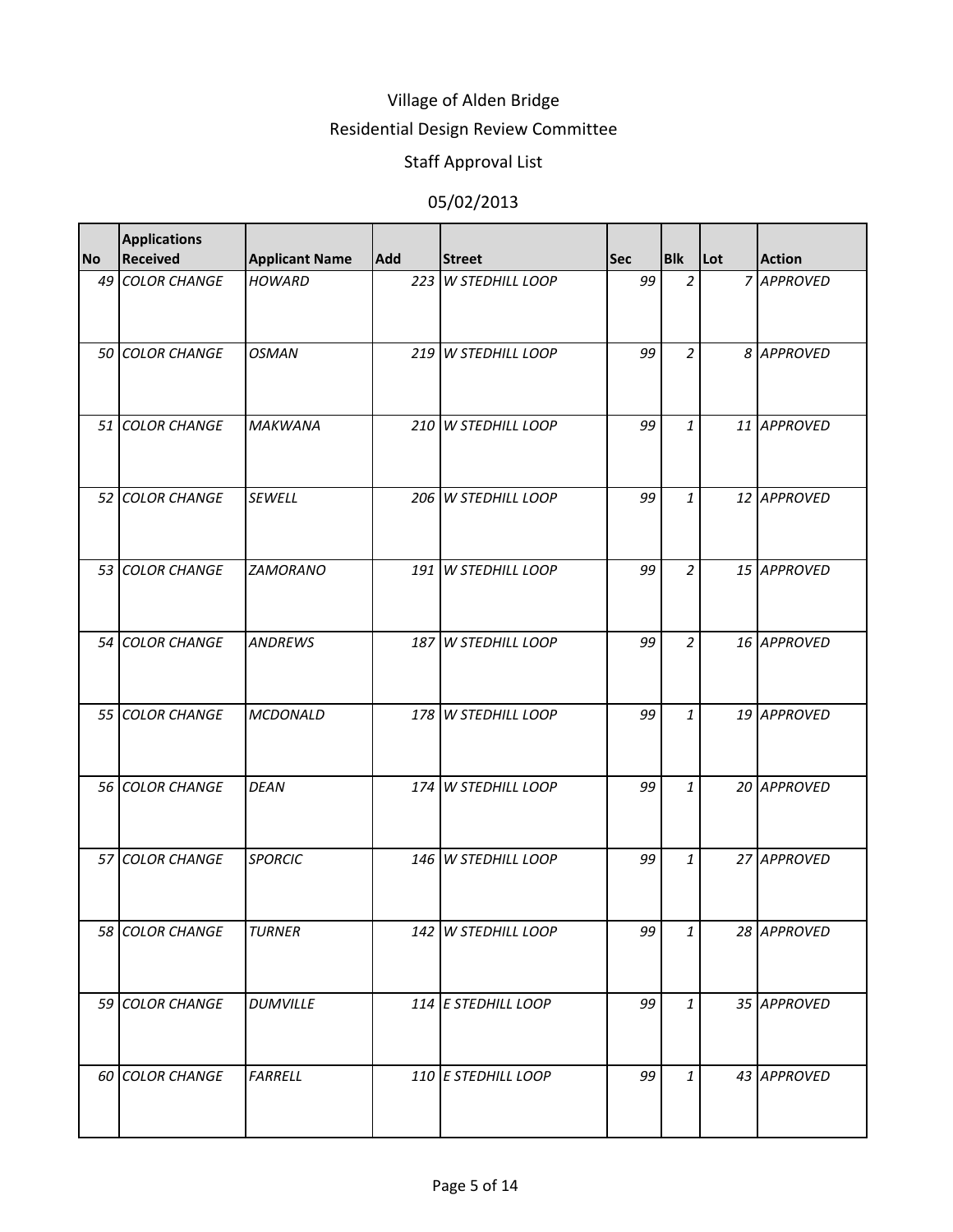### Residential Design Review Committee

# Staff Approval List

| <b>No</b> | <b>Applications</b><br><b>Received</b> | <b>Applicant Name</b>               | Add | <b>Street</b>      | <b>Sec</b> | <b>Blk</b>     | Lot | <b>Action</b> |
|-----------|----------------------------------------|-------------------------------------|-----|--------------------|------------|----------------|-----|---------------|
|           | 61 COLOR CHANGE                        | <b>CLEMENTS</b>                     |     | 46 E STEDHILL LOOP | 99         | $\mathbf{1}$   |     | 52 APPROVED   |
|           | 62 COLOR CHANGE                        | <b>AGUILAR</b>                      |     | 50 E STEDHILL LOOP | 99         | $\mathbf{1}$   |     | 51 APPROVED   |
|           | 63 COLOR CHANGE                        | <b>GOLDEN JR</b>                    |     | 78 E STEDHILL LOOP | 99         | $\mathbf{1}$   |     | 44 APPROVED   |
|           | 64 COLOR CHANGE                        | <b>AWEB INVESTORS</b><br><b>LLC</b> |     | 82 E STEDHILL LOOP | 99         | $\mathbf{1}$   |     | 43 APPROVED   |
|           | 65 COLOR CHANGE                        | <b>HENSLEY</b>                      |     | 91 E STEDHILL LOOP | 99         | $\overline{a}$ |     | 20 APPROVED   |
|           | 66 COLOR CHANGE                        | <b>COOPER</b>                       |     | 95 E STEDHILL LOOP | 99         | $\overline{a}$ |     | 19 APPROVED   |
|           | 67 COLOR CHANGE                        | <b>BRANDT</b>                       |     | 30 E STEDHILL LOOP | 99         | $\mathbf{1}$   |     | 56 APPROVED   |
|           | 68 COLOR CHANGE                        | <b>WILKINS</b>                      |     | 34 E STEDHILL LOOP | 99         | $\mathbf{1}$   |     | 55 APPROVED   |
|           | 69 COLOR CHANGE                        | <b>FARRELL</b>                      |     | 51 E STEDHILL LOOP | 99         | $\overline{a}$ |     | 30 APPROVED   |
|           | 70 COLOR CHANGE                        | COOTZ                               |     | 55 E STEDHILL LOOP | 99         | $\overline{a}$ |     | 29 APPROVED   |
|           | 71 COLOR CHANGE                        | CARVAJAL                            |     | 62 E STEDHILL LOOP | 99         | $\mathbf{1}$   |     | 48 APPROVED   |
|           | 72 COLOR CHANGE                        | <b>PADILLA</b>                      |     | 66 E STEDHILL LOOP | 99         | $\mathbf{1}$   |     | 47 APPROVED   |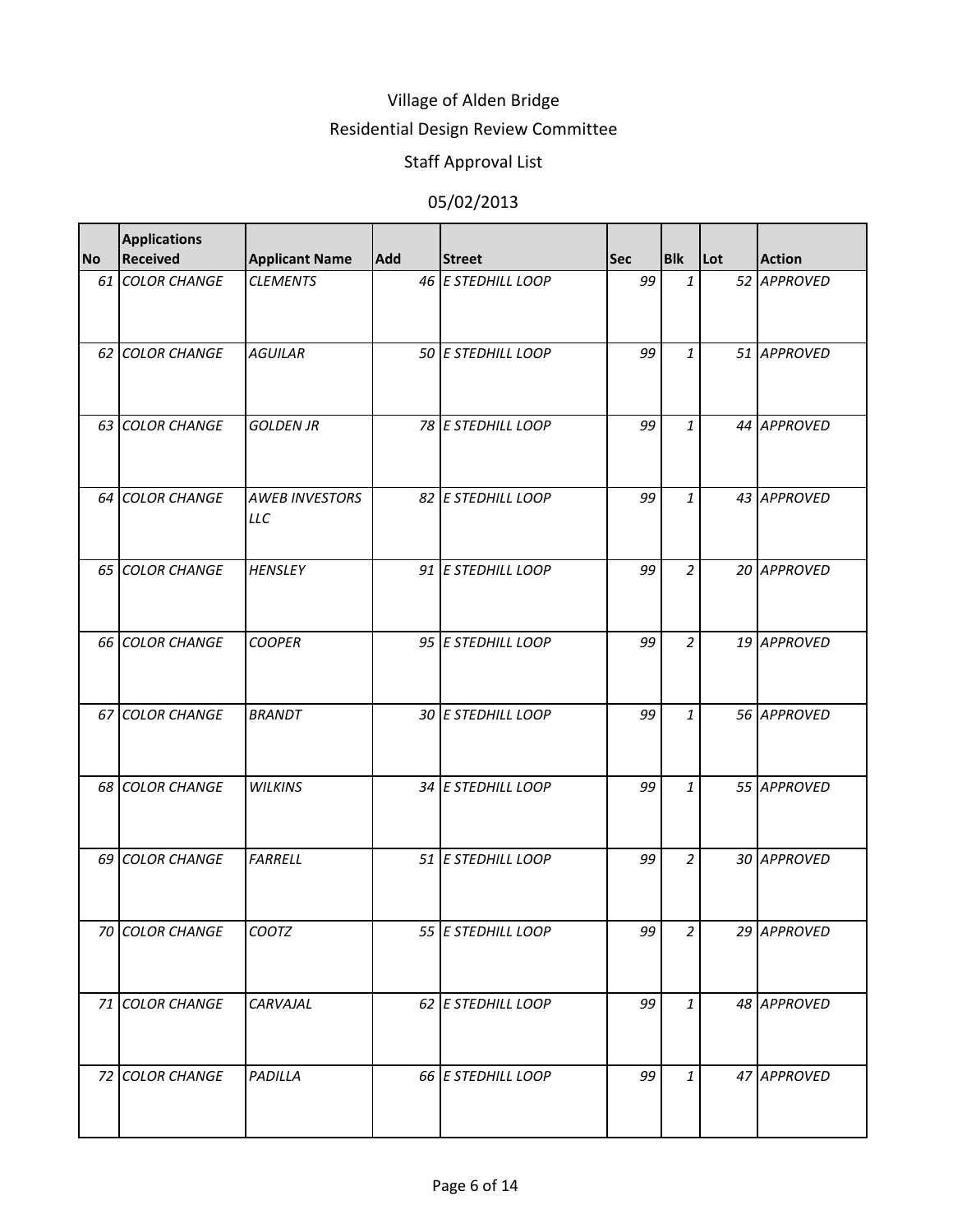### Residential Design Review Committee

# Staff Approval List

| <b>No</b> | <b>Applications</b><br><b>Received</b> | <b>Applicant Name</b> | <b>Add</b> | <b>Street</b>       | <b>Sec</b> | <b>Blk</b>     | Lot | <b>Action</b> |
|-----------|----------------------------------------|-----------------------|------------|---------------------|------------|----------------|-----|---------------|
|           | 73 COLOR CHANGE                        | PADILLA               |            | 75 E STEDHILL LOOP  | 99         | $\overline{a}$ |     | 24 APPROVED   |
|           | 74 COLOR CHANGE                        | <b>ERAZO</b>          |            | 79 E STEDHILL LOOP  | 99         | $\overline{a}$ |     | 23 APPROVED   |
|           | 75 COLOR CHANGE                        | <b>JOFRE</b>          |            | 94 E STEDHILL LOOP  | 99         | $\mathbf{1}$   |     | 40 APPROVED   |
|           | 76 COLOR CHANGE                        | <b>EBBINGHAUS</b>     |            | 98 E STEDHILL LOOP  | 99         | $\mathbf{1}$   |     | 39 APPROVED   |
|           | 77 COLOR CHANGE                        | <b>ARMSTRONG</b>      |            | 126 E STEDHILL LOOP | 99         | $\mathbf{1}$   |     | 32 APPROVED   |
|           | 78 COLOR CHANGE                        | <b>JONES</b>          |            | 130 E STEDHILL LOOP | 99         | $\mathbf{1}$   |     | 31 APPROVED   |
|           | 79 COLOR CHANGE                        | <b>FISCHER</b>        |            | 158 W STEDHILL LOOP | 99         | $\mathbf{1}$   |     | 24 APPROVED   |
|           | 80 COLOR CHANGE                        | LAVALLE               |            | 162 W STEDHILL LOOP | 99         | $\mathbf{1}$   |     | 23 APPROVED   |
|           | 81 COLOR CHANGE                        | <b>SCHAPS</b>         |            | 182 W STEDHILL LOOP | 99         | $\mathbf{1}$   |     | 18 APPROVED   |
|           | 82 COLOR CHANGE                        | <b>ARCHER</b>         |            | 186 W STEDHILL LOOP | 99         | $\mathbf{1}$   |     | 17 APPROVED   |
|           | 83 COLOR CHANGE                        | <b>WOOD</b>           |            | 203 W STEDHILL LOOP | 99         | $\overline{a}$ |     | 12 APPROVED   |
|           | 84 COLOR CHANGE                        | <b>MORRISS</b>        |            | 207 W STEDHILL LOOP | 99         | $\overline{a}$ |     | 11 APPROVED   |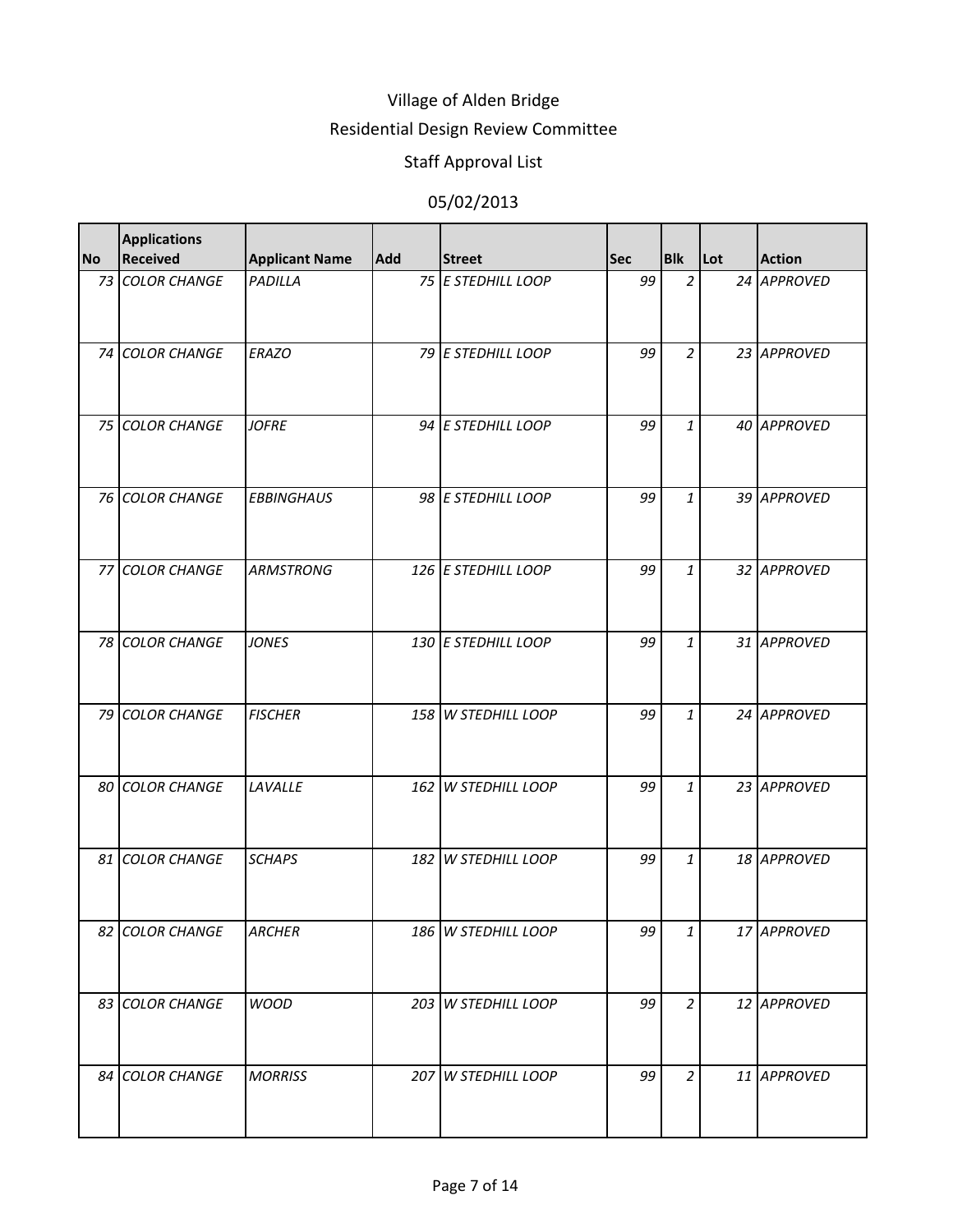#### Residential Design Review Committee

# Staff Approval List

| <b>No</b> | <b>Applications</b><br><b>Received</b> | <b>Applicant Name</b> | Add | <b>Street</b>            | <b>Sec</b> | <b>Blk</b>     | Lot | <b>Action</b>                                  |
|-----------|----------------------------------------|-----------------------|-----|--------------------------|------------|----------------|-----|------------------------------------------------|
|           | 85 COLOR CHANGE                        | <b>HIGHTOWER</b>      |     | 222 W STEDHILL LOOP      | 99         | $\mathbf{1}$   |     | 8 APPROVED                                     |
|           | 86 COLOR CHANGE                        | <b>BODDISON</b>       |     | 239 W STEDHILL LOOP      | 99         | $\overline{a}$ |     | 3 APPROVED                                     |
|           | 87 COLOR CHANGE                        | <b>RUBIO</b>          |     | 235 W STEDHILL LOOP      | 99         | $\overline{a}$ |     | 4 APPROVED                                     |
|           | 88 COLOR CHANGE                        | <b>RZESZUT</b>        |     | 226 W STEDHILL LOOP      | 99         | $\mathbf{1}$   |     | 7 APPROVED                                     |
|           | 89 STORAGE SHED                        | <b>DELACOTERA</b>     |     | 10 WINROCK PL            | 9          | $\mathbf{1}$   |     | 35 APPROVED                                    |
|           | 90 FENCE                               | <b>MITCHELL II</b>    |     | 11 S SILVER CRESCENT CIR | 1          | $\mathbf{1}$   |     | 2 APPROVED<br><b>WITH</b><br><b>CONDITIONS</b> |
|           | 91 ROOF                                | <b>SHELTON</b>        |     | 59 MUSTIC ARBOR PL       | 10         | $\mathbf{1}$   |     | 14 APPROVED                                    |
|           | 92 COLOR CHANGE                        | <b>PIERCE</b>         |     | 143 VELVET GRASS CT      | 93         | $\overline{a}$ |     | 3 APPROVED                                     |
|           | 93 FENCE                               | <b>ZWILLING</b>       |     | 98 LOG TRAM CT           | 40         | $\overline{a}$ |     | 3 APPROVED<br><b>WITH</b><br><b>CONDITIONS</b> |
|           | 94 TREE REMOVAL                        | <b>WHITE</b>          |     | 47 E GREYWING CIR        | 6          | 3              |     | 51 APPROVED                                    |
|           | 95 COLOR CHANGE                        | <b>BROOKS</b>         |     | 147 VELVET GRASS CT      | 93         | $\overline{2}$ |     | 2 APPROVED                                     |
|           | 96 FENCE                               | YOUNG                 |     | 7 SCENIC MILL PL         | 9          | $\overline{3}$ |     | 7 APPROVED<br>WITH<br><b>CONDITIONS</b>        |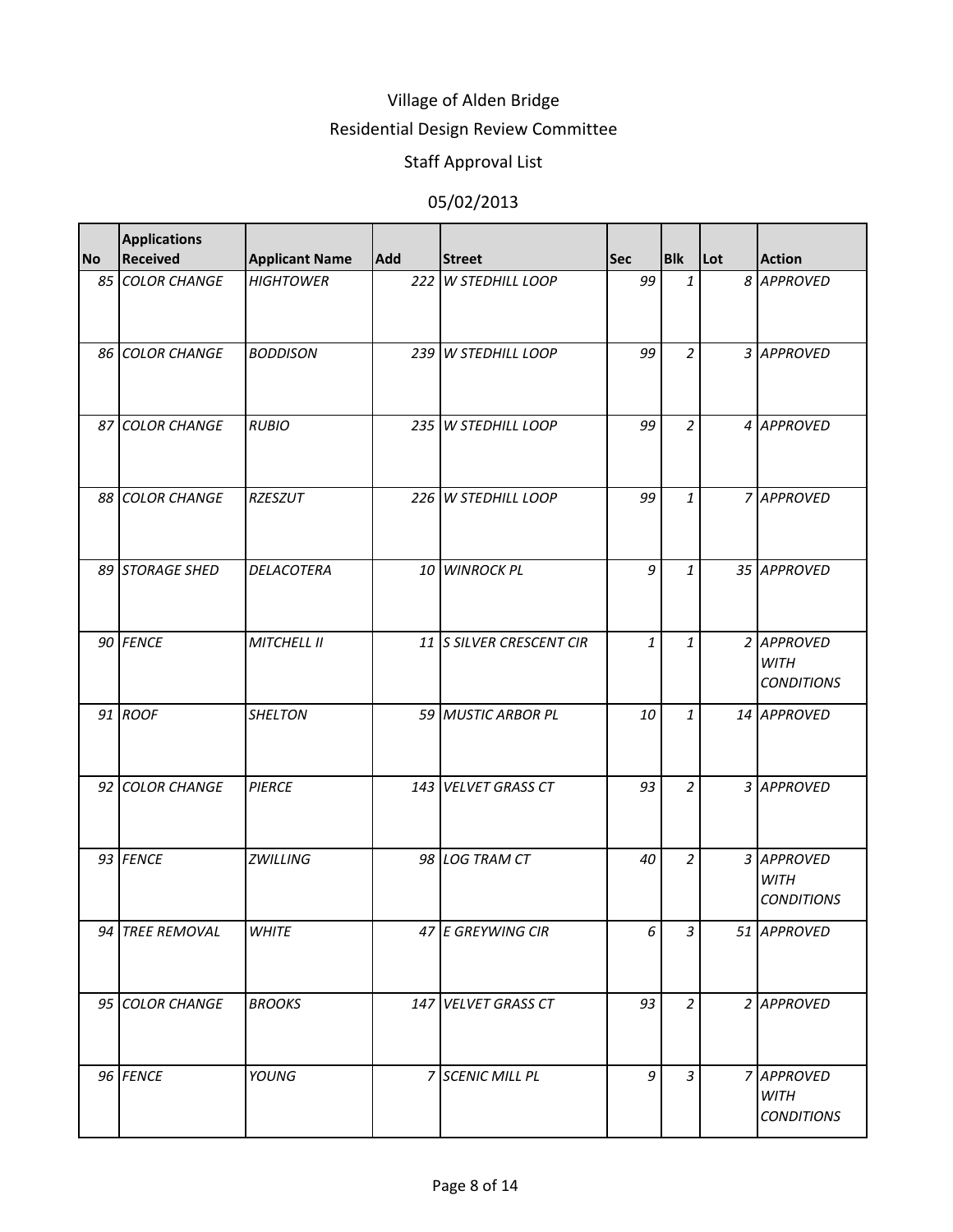### Residential Design Review Committee

# Staff Approval List

| <b>No</b> | <b>Applications</b><br><b>Received</b> | <b>Applicant Name</b> | <b>Add</b> | <b>Street</b>         | <b>Sec</b>     | <b>Blk</b>     | Lot | <b>Action</b>                                   |
|-----------|----------------------------------------|-----------------------|------------|-----------------------|----------------|----------------|-----|-------------------------------------------------|
|           | 97 COLOR CHANGE                        | <b>MALUNAT</b>        |            | 57 LIGHTWOOD TRACE    | 20             | $\overline{2}$ |     | 11 APPROVED                                     |
|           | 98 FENCE                               | <b>TURCO</b>          |            | 30 WINDFERN PL        | $\overline{3}$ | $\overline{3}$ |     | 68 APPROVED                                     |
|           | 99 TREE REMOVAL                        | <b>HOUSTON</b>        |            | 50 E SANDALBRANCH CIR | 18             | $\mathbf{1}$   |     | 30 APPROVED                                     |
|           | 100 FENCE                              | <b>KELLEY</b>         |            | 58 E GREEN GABLES CIR | 9              | 3              |     | 30 APPROVED<br><b>WITH</b><br><b>CONDITIONS</b> |
|           | 101 PATIO                              | <b>PIERCE</b>         |            | 143 VELVET GRASS CT   | 93             | $\overline{a}$ |     | 3 APPROVED                                      |
|           | 102 FENCE                              | <b>RAGUSA</b>         |            | 11 FREESTONE PL       | 49             | $\mathbf{1}$   |     | 28 APPROVED<br><b>WITH</b><br><b>CONDITIONS</b> |
|           | 103 ROOF                               | <b>MCGRATH</b>        |            | 35 LYRELEAF PL        | 39             | $\mathbf{1}$   |     | 9 APPROVED                                      |
|           | 104 WOOD DECK                          | <b>WOODS</b>          |            | 19 ALDERON WOODS PL   | 77             | $\mathbf{1}$   |     | 3 APPROVED                                      |
|           | 105 COLOR CHANGE                       | <b>NIELSEN</b>        |            | 115 FERNCROFT CT      | 73             | $\mathbf{1}$   |     | 47 APPROVED                                     |
|           | 106 PLAY STRUCTURE                     | LYNN                  |            | 50 S PLUM CREST CIR   | 64             | $\mathbf{1}$   |     | 27 APPROVED<br><b>WITH</b><br><b>CONDITIONS</b> |
|           | 107 WOOD DECK                          | LENG                  |            | 22 TALLOW HILL PL     | 57             | $\mathbf{1}$   |     | 75 APPROVED                                     |
|           | 108 FENCE                              | <b>BARRETT</b>        |            | 114 N LINTON RIDGE CT | 34             | $\mathbf{1}$   |     | 8 APPROVED<br><b>WITH</b><br><b>CONDITIONS</b>  |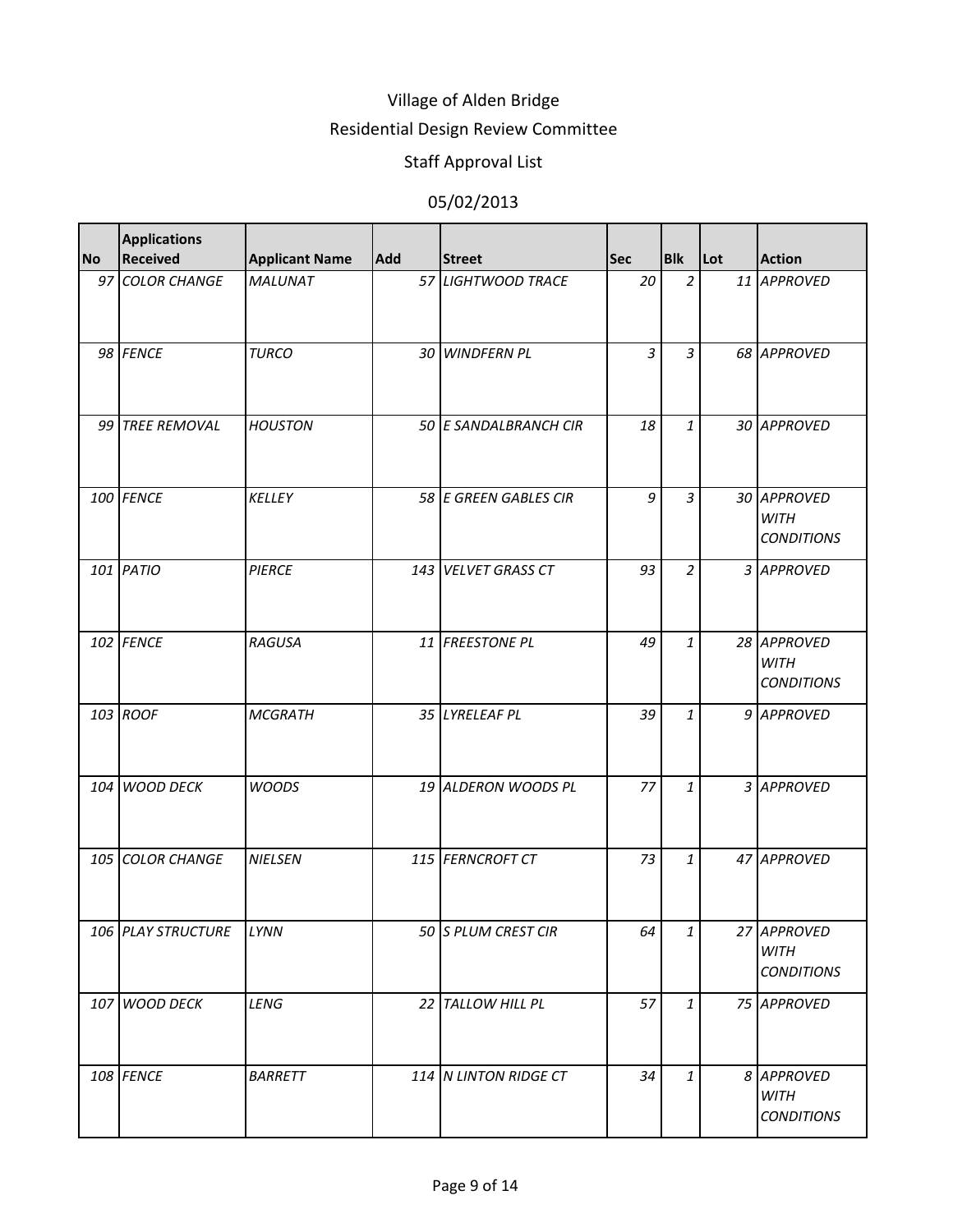### Residential Design Review Committee

# Staff Approval List

| <b>No</b> | <b>Applications</b><br><b>Received</b> | <b>Applicant Name</b> | <b>Add</b> | <b>Street</b>          | <b>Sec</b> | <b>Blk</b>     | <b>Lot</b> | <b>Action</b>                                   |
|-----------|----------------------------------------|-----------------------|------------|------------------------|------------|----------------|------------|-------------------------------------------------|
|           | 109 WALKWAY                            | <b>CROW</b>           |            | 18 E ARDSLEY SQUARE PL | 70         | $\mathbf{1}$   |            | 21 APPROVED                                     |
|           | 110 TREE REMOVAL                       | <b>ODEA</b>           |            | 83 E STERLING POND CIR | 3          | $\mathbf{1}$   |            | 21 APPROVED<br><b>WITH</b><br><b>CONDITIONS</b> |
|           | 111 POOL                               | <b>ODEA</b>           |            | 83 E STERLING POND CIR | 3          | $\mathbf{1}$   |            | 21 APPROVED<br><b>WITH</b><br><b>CONDITIONS</b> |
|           | 112 COLOR CHANGE                       | <b>MARTIN</b>         |            | 43 S LACE ARBOR DR     | 10         | $\overline{2}$ |            | 7 APPROVED                                      |
|           | 113 WALKWAY                            | LANDRY                |            | 38 EVIAN PATH CT       | 18         | $\mathbf{1}$   |            | 33 APPROVED                                     |
|           | 114 TREE REMOVAL                       | LANDRY                |            | 38 EVIAN PATH CT       | 18         | $\mathbf{1}$   |            | 33 APPROVED<br><b>WITH</b><br><b>CONDITIONS</b> |
|           | 115 COLOR CHANGE                       | <b>BARTLETT</b>       |            | 27 SUNSPREE PL         | 64         | $\overline{2}$ |            | 35 APPROVED                                     |
|           | 116 FENCE                              | <b>MCDOWELL</b>       |            | 71 PLEASANT BEND PL    | 23         | $\mathbf{1}$   |            | 5 APPROVED<br><b>WITH</b><br><b>CONDITIONS</b>  |
|           | 117 POOL                               | <b>HOLLISTER</b>      |            | 98 AUTUMN BRANCH DR    | 26         | $\overline{2}$ |            | 9 APPROVED<br><b>WITH</b><br><b>CONDITIONS</b>  |
|           | 118 WALKWAY                            | <b>MADERA</b>         |            | 22 WINTERGREEN TRL     | 48         | $\mathbf{1}$   |            | 39 APPROVED                                     |
|           | 119 PLAY STRUCTURE                     | <b>NIELSEN</b>        |            | 115 FERNCROFT CT       | 73         | $\mathbf{1}$   |            | 47 APPROVED                                     |
|           | 120 FENCE                              | <b>DIXON</b>          |            | 59 CROCUS PETAL ST     | 100        | 6              |            | 1 APPROVED                                      |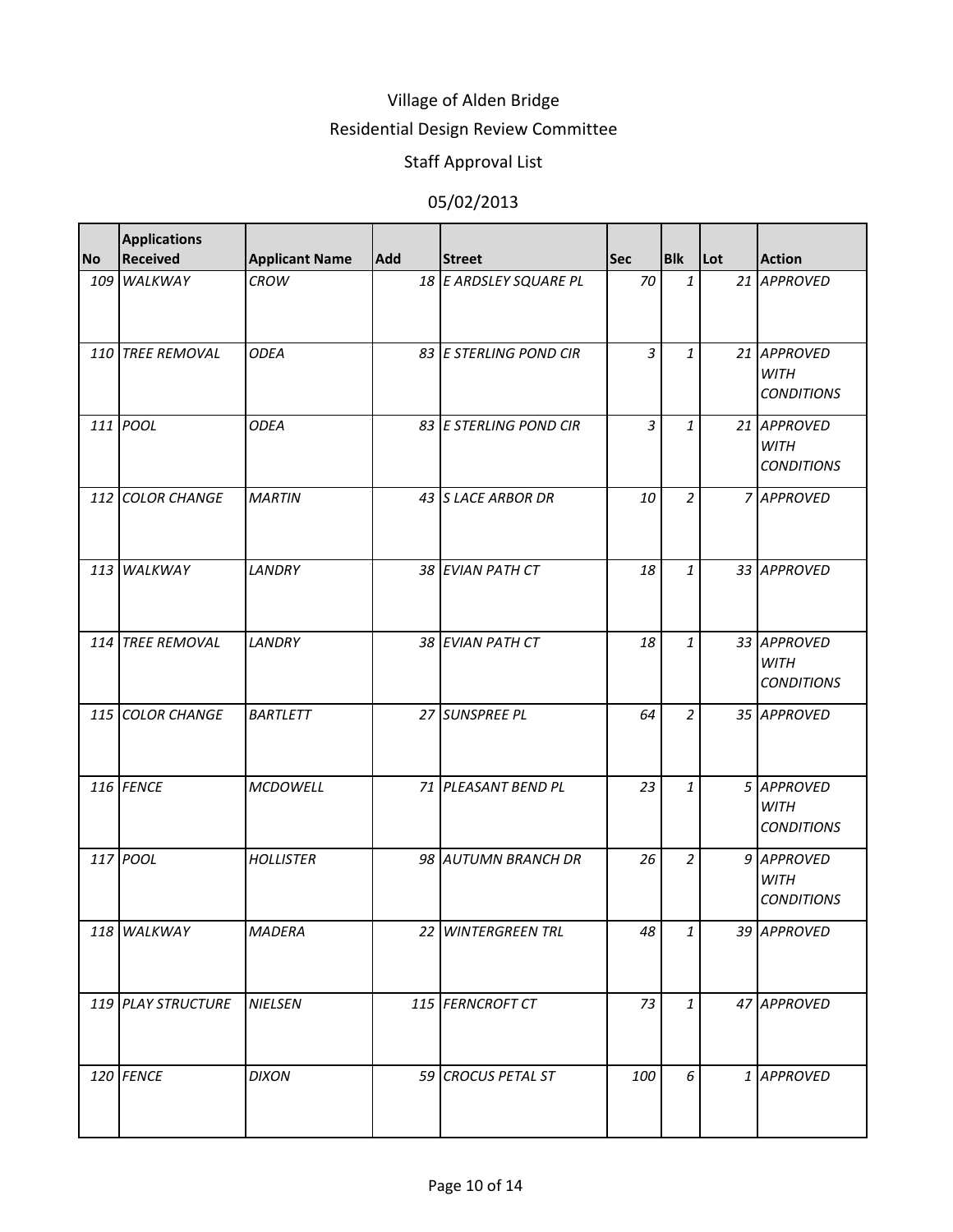### Residential Design Review Committee

### Staff Approval List

| <b>No</b> | <b>Applications</b><br><b>Received</b> | <b>Applicant Name</b>                 | <b>Add</b> | <b>Street</b>              | <b>Sec</b> | <b>Blk</b>     | Lot | <b>Action</b>                                   |
|-----------|----------------------------------------|---------------------------------------|------------|----------------------------|------------|----------------|-----|-------------------------------------------------|
|           | 121 WALKWAY                            | <b>DIXON</b>                          |            | 59 CROCUS PETAL ST         | 100        | 6              |     | 1 APPROVED                                      |
|           | 122 PATIO                              | <b>LOOMIS</b>                         | 47         | <b>GOLD LEAF PL</b>        | 75         | $\overline{a}$ |     | 49 APPROVED                                     |
|           | 123 POOL                               | <b>WHITEHEAD</b>                      |            | 11 S GREYWING PL           | 6          | $\mathbf{1}$   |     | 10 APPROVED<br><b>WITH</b><br><b>CONDITIONS</b> |
|           | 124 FENCE                              | <b>WHITEHEAD</b>                      |            | 11 S GREYWING PL           | 6          | $\mathbf{1}$   |     | 10 APPROVED<br><b>WITH</b><br><b>CONDITIONS</b> |
|           | 125 FENCE                              | <b>WHITEHEAD</b>                      |            | 11 S GREYWING PL           | 6          | $\mathbf{1}$   |     | 10 APPROVED<br><b>WITH</b><br><b>CONDITIONS</b> |
|           | 126 TREE REMOVAL                       | <b>STEKLA</b>                         |            | 14 PLEASANT BEND DR        | 23         | $\overline{a}$ |     | 16 APPROVED<br><b>WITH</b><br><b>CONDITIONS</b> |
|           | 127 CASUALTY<br><b>DAMAGE</b>          | <b>TAILORMADE</b><br><b>HOMES LLC</b> |            | 79 AUTUMN BRANCH DR        | 26         | $\mathbf{1}$   |     | 56 APPROVED<br><b>WITH</b><br><b>CONDITIONS</b> |
|           | 128 ROOF                               | <b>TAILORMADE</b><br><b>HOMES LLC</b> |            | 79 AUTUMN BRANCH DR        | 26         | $\mathbf{1}$   |     | 56 APPROVED                                     |
|           | <b>129 COLOR CHANGE</b>                | <b>TAILORMADE</b><br><b>HOMES LLC</b> |            | <b>79 AUTUMN BRANCH DR</b> | 26         | $\mathbf{1}$   |     | 56 APPROVED                                     |
|           | 130 WINDOWS                            | <b>TAILORMADE</b><br><b>HOMES LLC</b> |            | 79 AUTUMN BRANCH DR        | 26         | $\mathbf{1}$   |     | 56 APPROVED                                     |
|           | 131 WINDOWS                            | <b>DEO</b>                            |            | 61 S BETHANY BEND CIR      | 36         | $\overline{a}$ |     | 11 APPROVED                                     |
|           | 132 WALKWAY                            | <b>WHITEHEAD</b>                      |            | 11 S GREYWING PL           | 6          | $\mathbf{1}$   |     | 10 APPROVED                                     |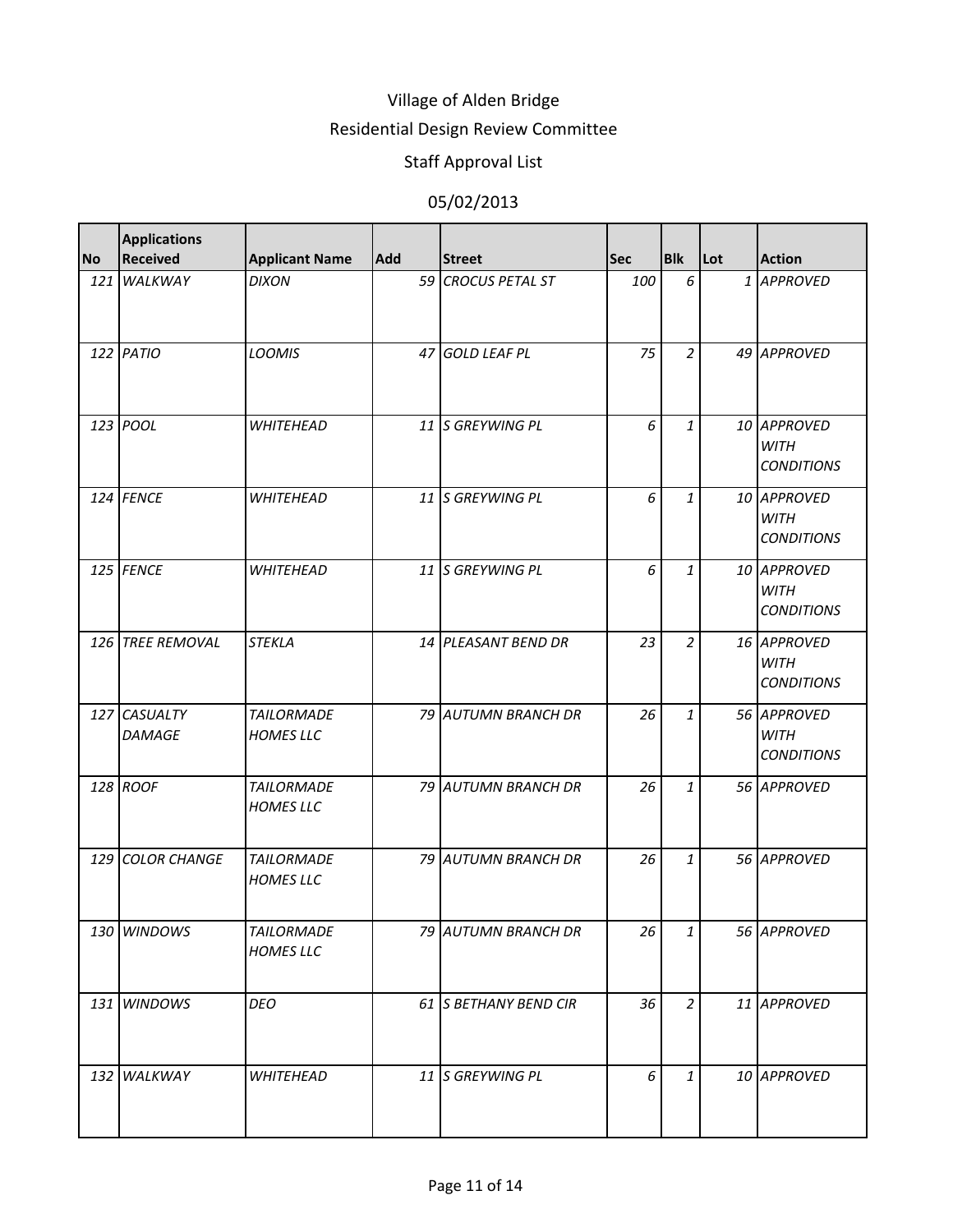#### Residential Design Review Committee

# Staff Approval List

| <b>No</b> | <b>Applications</b><br><b>Received</b> | <b>Applicant Name</b>                                            | Add | <b>Street</b>          | <b>Sec</b>     | <b>Blk</b>     | Lot | <b>Action</b>                                   |
|-----------|----------------------------------------|------------------------------------------------------------------|-----|------------------------|----------------|----------------|-----|-------------------------------------------------|
|           | 133 ROOF                               | <b>LOOMIS-PRICE</b>                                              |     | 46 FIRETHORN PL        | $\overline{3}$ | $\overline{3}$ |     | 23 APPROVED                                     |
|           | 134 POOL                               | SALDANO                                                          |     | 66 S CRISP MORNING CIR | 93             | $\overline{3}$ |     | 9 APPROVED<br><b>WITH</b><br><b>CONDITIONS</b>  |
|           | 135 WALKWAY                            | <b>TASSONE</b>                                                   |     | 35 GINGER BAY PL       | $\overline{3}$ | $\overline{3}$ |     | 45 APPROVED                                     |
|           | 136 STORAGE SHED                       | <b>TASSONE</b>                                                   |     | 35 GINGER BAY PL       | $\overline{3}$ | 3              |     | 45 APPROVED                                     |
|           | 137 WINDOW<br><b>SCREENS</b>           | <b>MONTAG</b>                                                    |     | 19 HOWELL CREEK PL     | 36             | 3              |     | 54 APPROVED                                     |
|           | 138 WOOD DECK                          | <b>TAILORMADE</b><br><b>HOMES LLC</b>                            |     | 79 AUTUMN BRANCH DR    | 26             | $\mathbf{1}$   |     | 56 APPROVED                                     |
| 139 SPA   |                                        | <b>TAILORMADE</b><br><b>HOMES LLC</b>                            |     | 79 AUTUMN BRANCH DR    | 26             | $\mathbf{1}$   |     | 56 APPROVED<br><b>WITH</b><br><b>CONDITIONS</b> |
|           | 140 FENCE                              | <b>ZHANG</b>                                                     |     | 126 E GREEN GABLES CIR | 9              | 3              |     | 43 APPROVED<br><b>WITH</b><br><b>CONDITIONS</b> |
|           | 141 COLOR CHANGE                       | <b>ROBERT L STOY &amp;</b><br>JOAN L STOY<br><b>FAMILY TRUST</b> |     | 14 BARN LANTERN PL     | 5              | 2              |     | 60 APPROVED                                     |
|           | 142 FENCE                              | <b>GANSER</b>                                                    |     | 130 E GREEN GABLES CIR | 9              | 3              |     | 44 APPROVED<br><b>WITH</b><br><b>CONDITIONS</b> |
|           | 143 FENCE                              | <b>BURTON</b>                                                    |     | 15 SCENIC MILL PL      | 9              | $\overline{3}$ |     | 6 APPROVED<br><b>WITH</b><br><b>CONDITIONS</b>  |
|           | 144 PATIO                              | <b>ROBERTS</b>                                                   |     | 15 S ASHLEY GREEN      | 53             | $\mathbf{1}$   |     | 4 APPROVED                                      |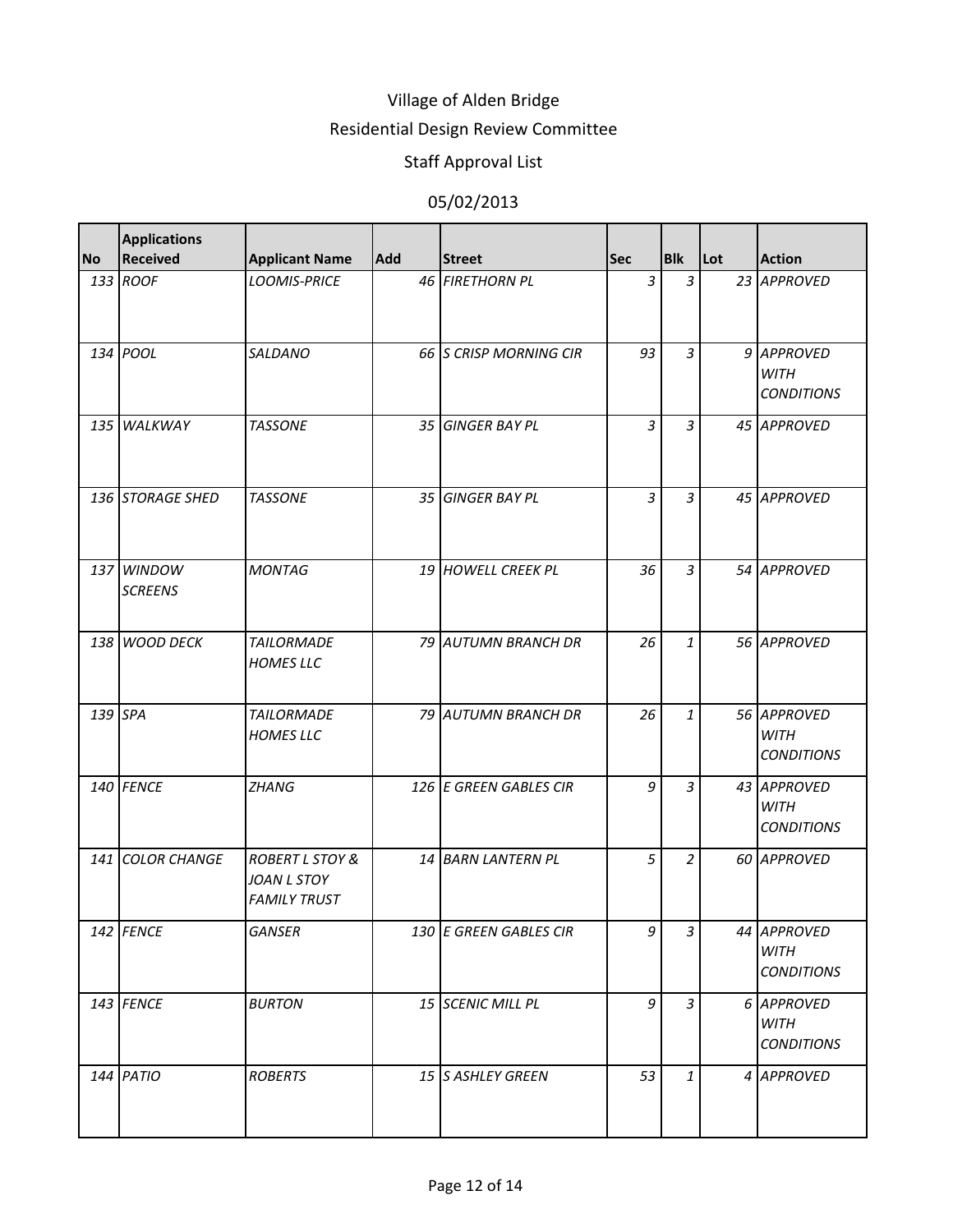### Residential Design Review Committee

# Staff Approval List

| <b>No</b> | <b>Applications</b><br><b>Received</b> | <b>Applicant Name</b>                | Add  | <b>Street</b>         | <b>Sec</b>   | <b>Blk</b>     | <b>Lot</b> | <b>Action</b>                                   |
|-----------|----------------------------------------|--------------------------------------|------|-----------------------|--------------|----------------|------------|-------------------------------------------------|
|           | 145 GENERATOR                          | <b>ROBERTS</b>                       |      | 15 S ASHLEY GREEN     | 53           | $\mathbf{1}$   |            | 4 APPROVED<br><b>WITH</b><br><b>CONDITIONS</b>  |
|           | 146 ROOF                               | <b>JAGIELSKI</b>                     | 74 I | <b>CAMBER PINE PL</b> | 61           | $\mathbf{1}$   |            | 30 APPROVED                                     |
|           | 147 TREE REMOVAL                       | <b>GORMAN</b>                        |      | 26 TEAKWOOD PL        | 82           | $\mathbf{1}$   |            | 28 APPROVED                                     |
|           | 148 WINDOWS                            | <b>GORMAN</b>                        |      | 26 TEAKWOOD PL        | 82           | $\mathbf{1}$   |            | 28 APPROVED                                     |
|           | 149 COLOR CHANGE                       | <b>JUNEAU</b>                        |      | 186 W GREYWING CIR    | 6            | $\overline{2}$ |            | 6 APPROVED                                      |
|           | 150 FENCE                              | <b>QUAYLE</b>                        |      | 11 SCENIC MILL PL     | $\mathcal G$ | $\overline{3}$ |            | 6 APPROVED                                      |
|           | 151 FENCE                              | <b>KUMA</b><br><b>PROPERTIES LLC</b> |      | 23 LAMPS GLOW PL      | 5            | $\overline{a}$ |            | 55 APPROVED                                     |
|           | 152 WALKWAY                            | <b>PLANTE</b>                        |      | 34 COURTLAND GREEN ST | 55           | $\overline{3}$ |            | 9 APPROVED                                      |
|           | 153 PAVERS                             | <b>PLANTE</b>                        |      | 34 COURTLAND GREEN ST | 55           | $\overline{3}$ |            | 9 APPROVED                                      |
|           | 154 FENCE                              | <b>PLANTE</b>                        |      | 34 COURTLAND GREEN ST | 55           | $\overline{3}$ |            | 9 APPROVED                                      |
|           | 155 FENCE                              | <b>OWENS</b>                         |      | 43 ROCKLEDGE CT       | 63           | $\overline{a}$ |            | 40 APPROVED<br><b>WITH</b><br><b>CONDITIONS</b> |
|           | 156 TREE REMOVAL                       | <b>OWENS</b>                         |      | 43 ROCKLEDGE CT       | 63           | $\overline{2}$ |            | 40 APPROVED<br><b>WITH</b><br><b>CONDITIONS</b> |